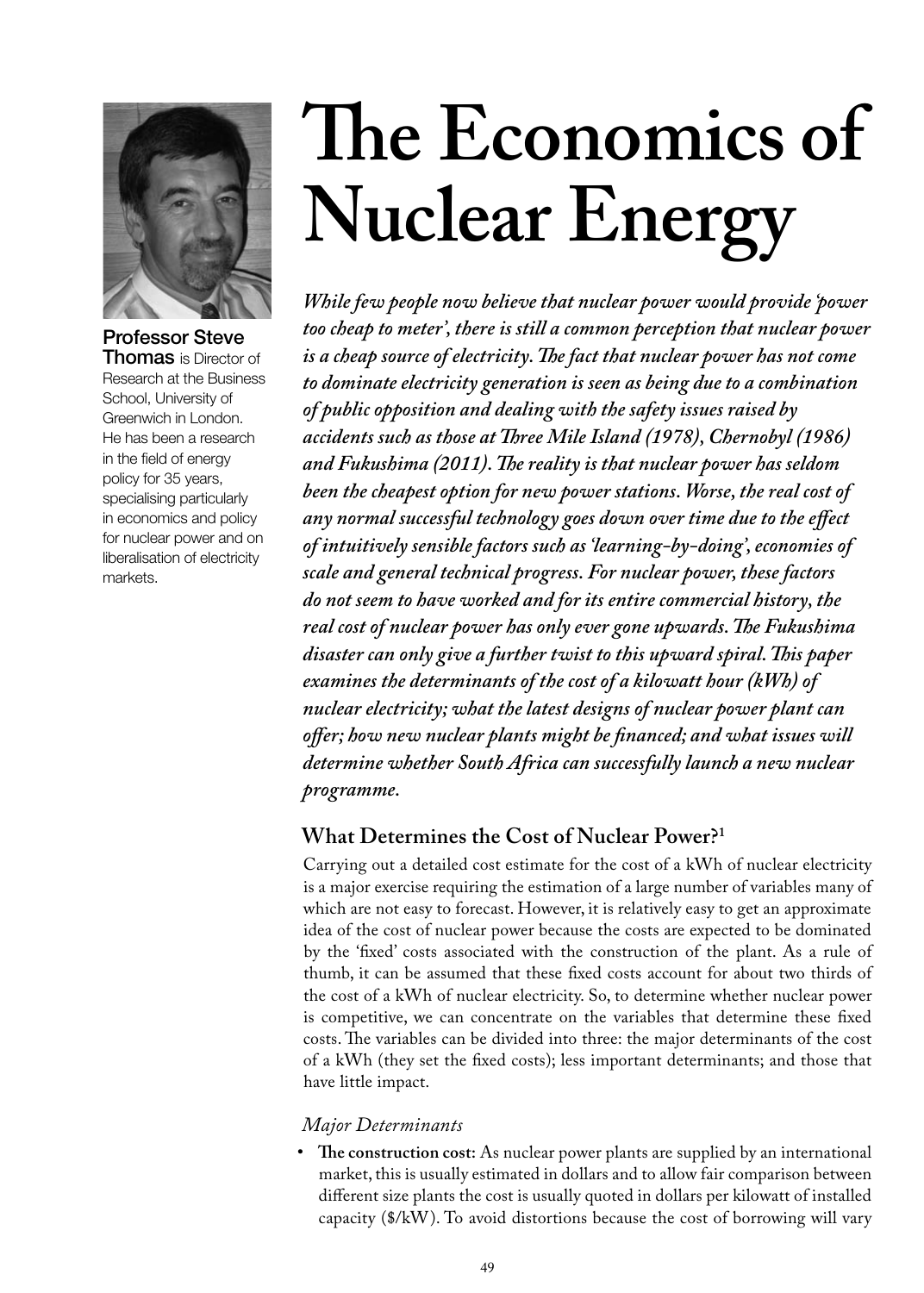according to the specifics of the plant, the cost is quoted, where possible as if the plant was built 'overnight' with no cost of borrowing.

- The cost of capital: If the company borrows half the money from the market at, say, a real rate of interest (net of inflation) of 8% and finances the rest from its own resources at, say 12%, the average cost of capital is 10%.
- **The plant load factor:** Because the cost of nuclear power is dominated by the upfront costs, which have to be paid whether or not the plant is operating, it makes sense to run a nuclear plant at its maximum level for as long as possible so that these fixed costs can be spread out over as many kWh as possible. The annual load factor is calculated as the number of kWh it produces, as a percentage of the power it would have produced, if it had operated at full power uninterrupted for the entire year.

*A highly skilled site labour force is required and if this is not available locally, extra costs will be incurred. Other factors include: the cost of building the transmission links needed to connect the station to the national grid; the local geology and seismology; and the method of cooling.*

#### *Less Important Determinants*

Site-specific costs: A relatively small proportion of the cost of a nuclear power plant is covered by the major items of factory produced equipment. The main costs are incurred at the site and include installation, pouring of concrete. There is therefore significant scope for costs of the same design of reactor to vary from site to site. A highly skilled site labour force is required and if this is not available locally, extra costs will be incurred. Other factors include: the cost of building the

transmission links needed to connect the station to the national grid; the local geology and seismology; and the method of cooling.

- **Non-fuel operating cost:** The cost of operating the plant, including maintenance, repair and staffing is relatively low, typically 20% of the total cost, but not negligible. These costs are not completely fixed – if the plant is permanently closed, they are no longer incurred – but they are relatively fixed while the plant is in service. Some nuclear plants that have required a large amount of maintenance and repairs have been closed because these costs were prohibitive.
- **Cost of fuel:** Unlike power plants using coal or gas, the cost of fuel is low, typically 5% including the cost of raw uranium, the cost of turning it into fuel and the cost of disposal after it has been used.

#### *Those with Little Impact*

- **Decommissioning cost:** The cost of decommissioning a nuclear plant, cleaning up the site and disposing of the radioactive materials (excluding the fuel) – the structure of the plant will become increasingly radioactive over its life – is of the same order of magnitude as the construction cost, but in a normal project appraisal, costs and benefits arising long into the future have much less weight than earlier costs.
- **Insurance cost:** By international treaty or national law, the liability in the event of an accident of a company owning a nuclear plant is capped at a level far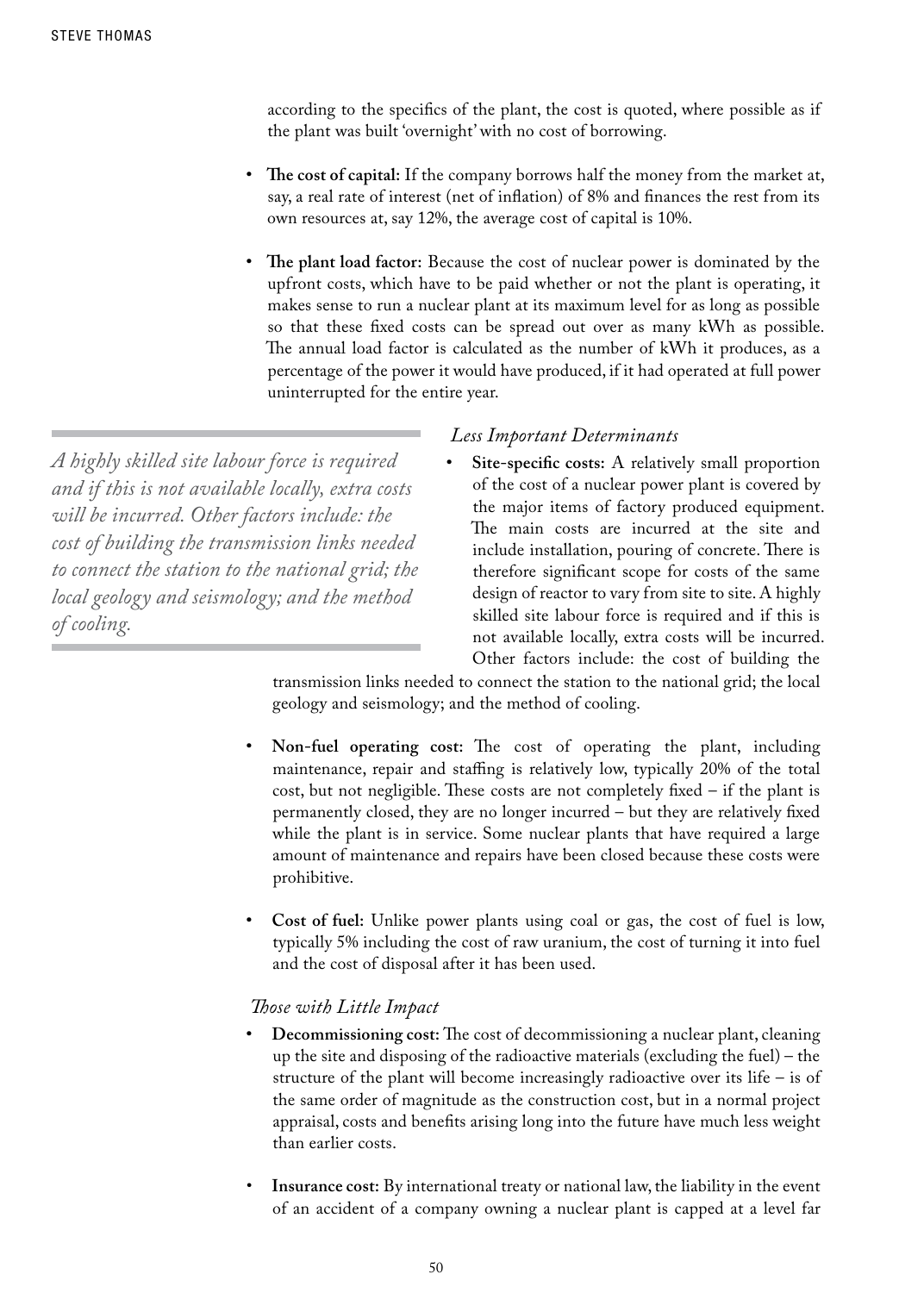below the potential damage cost. The sum varies from country to country, but, typically, a utility would only be liable for damages up to \$200m, with any other costs borne by the country (taxpayers). The company selling the nuclear plant cannot be held responsible for any damages resulting from an accident.

#### **The Public Perspective**

The costs described above are as perceived by the company which will own and operate the plant. However, from a societal point of view, the perspective is different because taxpayers ultimately must bear the risks. Some costs, such as insurance costs, are potentially huge: costs from Chernobyl and Fukushima are likely to run into hundreds of billions of dollars. Without the guarantee that accident costs would fall on the taxpayer, it is unlikely that many, if any nuclear plants would have been built. Costs far into the future are 'discounted' away in conventional accounting.1 In typical project appraisal processes, the value of future liabilities is calculated as the sum of money that would be needed if it was invested today and earned interest till the money was needed-the discounted value. Over a short period of time, this is intuitively sensible. If you have a liability of \$100 to be

paid in a year and you can earn 3% real interest, a sum of \$97 invested today would grow sufficiently to pay the required cost. However, over longer periods, this causes some alarming results. If we assume decommissioning costs \$1bn and is expected to be carried out 100 years after the start-up of the plant and money can be invested to earn 3% interest, a sum of only \$50m is needed. If the period is 150 yearsthe timescale planned for the UK's nuclear power plants- the sum required today is only \$12m. Similar considerations apply to the disposal of spent fuel.

*We have to assume we can forecast accurately what the cost of a process will be that has not been done yet (spent fuel disposal) or not yet done on a commercial scale (decommissioning) 100 or more years in the future.* 

These are not liabilities like repaying a lender. A future generation will have no option but to try to decommission the plants and dispose of the spent fuel. Over such a long period, the assumptions behind the conventional accounting method are hard to justify. We have to assume we can forecast accurately what the cost of a process will be that has not been done yet (spent fuel disposal) or not yet done on a commercial scale (decommissioning) 100 or more years in the future. We then have to assume that we can invest a sum of money in investments with negligible risk of failure at an assured rate of interest over 100 years. The current financial crisis should have alerted everyone that such assumptions are implausible. If the funding method fails or delivers much less money than is needed, a future generation will not only have to carry out these hazardous tasks but it will have to fund them from their own resources.

Fuel is also an important issue. It is unlikely that the price of uranium, which probably represents less than 1% of the cost of a kWh of nuclear electricity, will go up to a level at which it would have a significant impact on overall nuclear economics. However, if the price of uranium were to go up, say, 5-fold, this would imply the need to mine poor quality ore. Mining uranium produces large quantities of hazardous (radioactive) waste, which must be carefully dealt with if it is not to contaminate water sources and cause serious health issues. The poorer the quality of ore, the more waste will be produced to get each kilogram of uranium.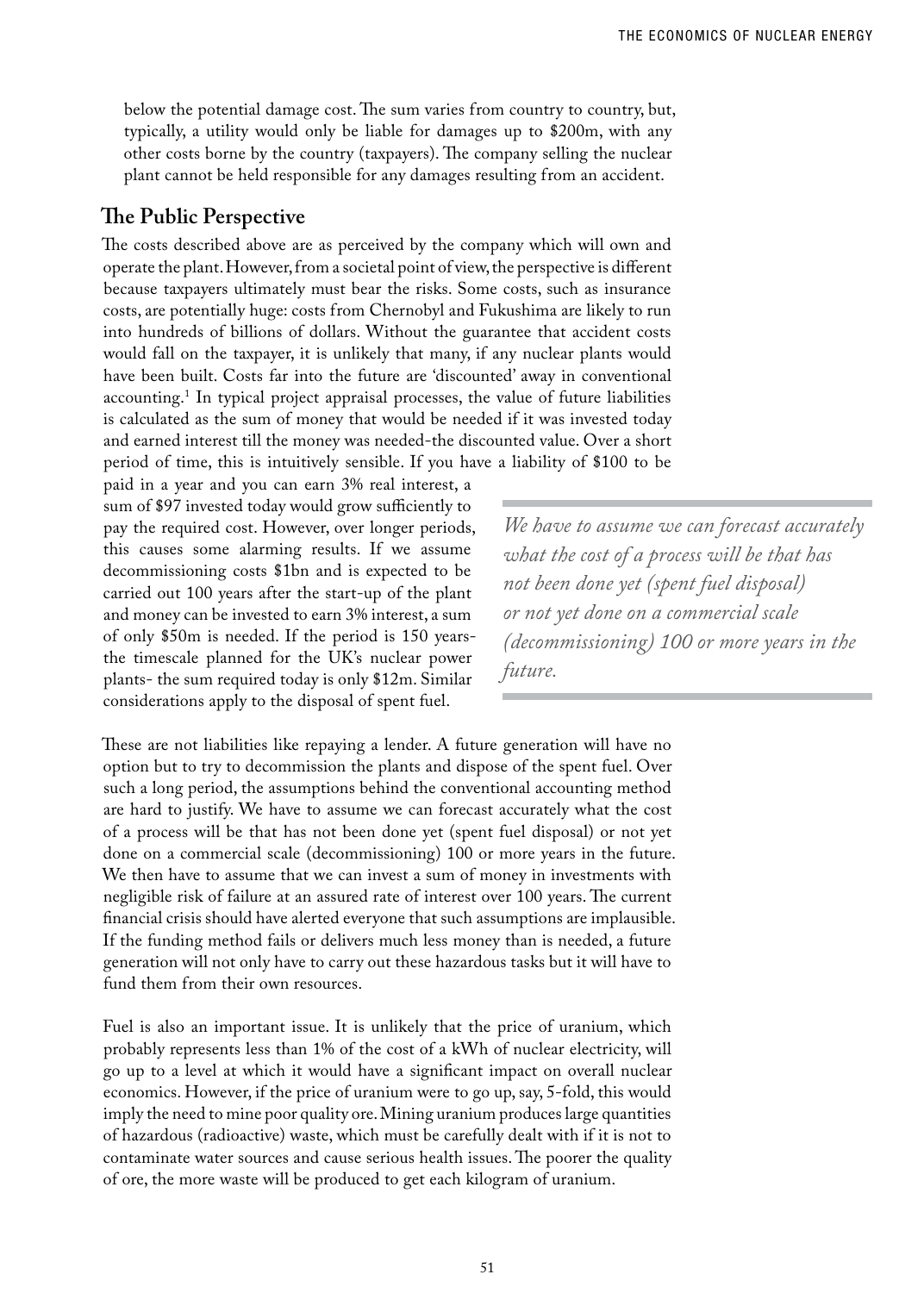#### **The Latest Designs of Nuclear Plants**

Nuclear power plants are usually categorised according to the coolant used-the fluid that takes the heat from the reactor core to the turbine generator where the electricity is generated-and by the moderator - the material that is used to maximise the chances that when an atom splits, the particle emitted causes another fission. More than 90% of reactors installed worldwide use water as coolant and moderator, either as a Pressurised Water Reactor (PWR) or a Boiling Water Reactor (BWR). The two reactors at Koeberg are of the PWR type. The Pebble Bed Modular Reactor (PBMR) that South Africa tried to develop from 1998-2010 would have used helium gas as coolant and graphite as moderator.

*Nuclear designers attempted to meet this challenge by producing a new generation of nuclear power plant designs, still using water as coolant and moderator, which offered improved safety and economics. These became known as Generation III+ designs …*

After the Chernobyl disaster, a combination of poor economics and public concern meant that nuclear power plant ordering reached a low ebb. For example, in Europe and North America, no nuclear orders were placed in the 1990s. Nuclear designers attempted to meet this challenge by producing a new generation of nuclear power plant designs, still using water as coolant and moderator, which offered improved safety and economics. These became known as *Generation III+ designs*<sup>2</sup> and optimism in the nuclear industry about their attractiveness was

so high that it claimed a 'Nuclear Renaissance' would occur. Under this, countries such as USA, UK, Germany and Italy, which seemed to have turned away from nuclear power, would start ordering large numbers of reactors.3

The two designs with the best commercial prospects and which are closest to deployment are the French European Pressurised Water Reactor (EPR) supplied by Areva and the AP1000, a PWR supplied by the Toshiba-owned company, Westinghouse.

The first government to be convinced by their merits was the US which, in 2002, launched its Nuclear 2010 programme, under which it was expected that one or more of these designs would be in service by 2010. It summarised the expected advantages of the *Generation III+ designs* as follows<sup>4</sup>:

'New Generation III+ designs have the advantage of combining technology familiar to operators of current plants with vastly improved safety features and significant simplification is expected to result in lower and more predictable construction and operating costs.'

The nuclear industry predicted that these designs could be built for an overnight cost of \$1000/kW so that a typical reactor with a capacity of 1,000,000kW (1000MW) would cost \$1bn. The promises for these designs have proved well wide of the mark and the latest cost estimates are about 5-6 times this level. Only eight reactors using *Generation III+ designs* have been ordered and six of these are in China and have only started construction in the past couple of years so there is little to be learnt from these.

Construction of the two plants in the West, both EPRs, one in Finland and one in France, has gone badly wrong. Both are now forecast to take at least five years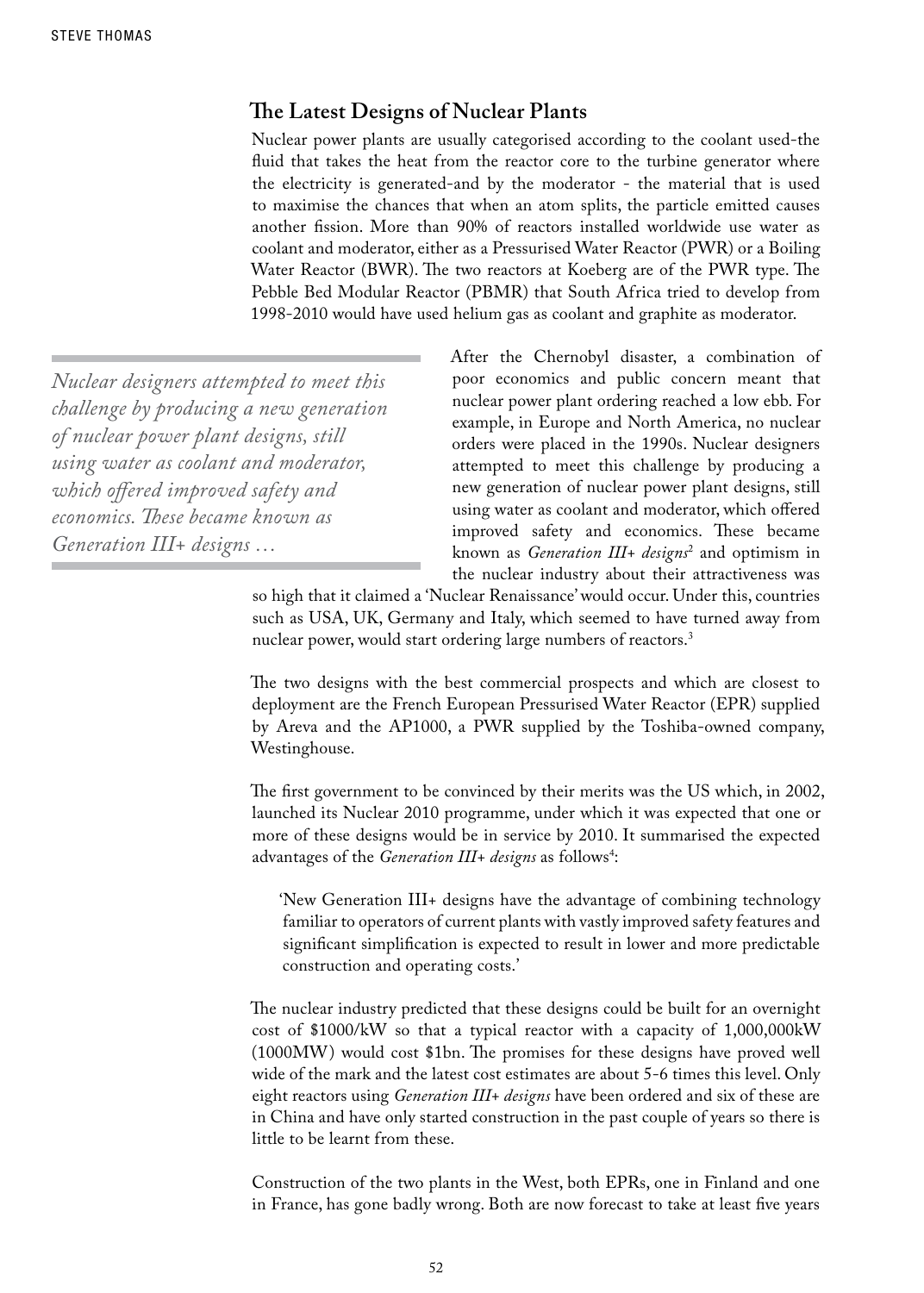longer to build than the 4-5 years expected and their final cost is at least double the forecast level. Far from being simpler, these are now seen as more complex than their predecessors and this has contributed to the problems of controlling construction cost and time.5 It seems likely that two orders for AP1000s will go ahead in the USA, the first plants ordered under the US Nuclear 2010 programme. These are unlikely to enter service before 2017-18, more than seven years later than originally envisaged.

## **Finance**

One of the main hurdles for any nuclear project has been to convince financiers to lend the money to nuclear projects. The record of nuclear plants being built-to time and cost-and operating reliably is poor and recent experience in France and Finland has reinforced this poor reputation. In the past, these economic risks did not matter to financiers in most markets because in a monopoly electricity market, consumers usually pay whatever costs are incurred, so the risk falls on consumers not the financiers. However, electricity markets have increasingly been opened to competition and, in a market, expensive

*Even where monopoly remains, consumers are increasingly unwilling to sign a 'blank cheque' to power plant developers and when a nuclear project goes wrong, the company that owns the plant may be forced to take the hit potentially bankrupting it and jeopardising the banks' loans to it.*

producers go bankrupt and the banks that lent them money lose it. Even where monopoly remains, consumers are increasingly unwilling to sign a 'blank cheque' to power plant developers and when a nuclear project goes wrong, the company that owns the plant may be forced to take the hit potentially bankrupting it and jeopardising the banks' loans to it.

Where nuclear projects are going ahead in the West, invariably there is high confidence that consumers will meet whatever costs are incurred. One alternative to passing the risk to consumers is for the government of the vendor to offer sovereign loan guarantees. This means that if the project goes wrong and the utility building the plant cannot repay the loan, taxpayers would repay the banks. However, this option has disadvantages, especially to the utility's consumers. If the utility is bankrupted, taxpayers from the vendor's home country will step in to repay the bank, but the consumers of the utility will still have to bail out a bankrupt utility.

### **Prospects for Nuclear Power in South Africa**

Since 1998, the South African government and Eskom have pursued nuclear power with enthusiasm, but no success. From 1998-2010, there was a programme to try to bring the PBMR design to commerciality. This attempt failed, costing around R10bn, mostly of South African public money.6 By 2006, Eskom was beginning to look at alternative options to the failing PBMR programme and in January 2008, it launched a tender calling for 3200-3600MW of new capacity from Areva NP and Toshiba/Westinghouse for 3200-3600MW of capacity.<sup>7</sup> In 2007, Eskom was expecting bids of about \$2500/kW.8 It was reported that the bids were actually in the order US\$6000/kW<sup>9</sup> and in November 2008, Areva was reported to have won the contest.<sup>10</sup> However, in December 2008, Eskom cancelled the tender citing 'the magnitude of the investment.'11 *Engineering News* reported that the issue was the credit rating of Eskom<sup>12</sup>: